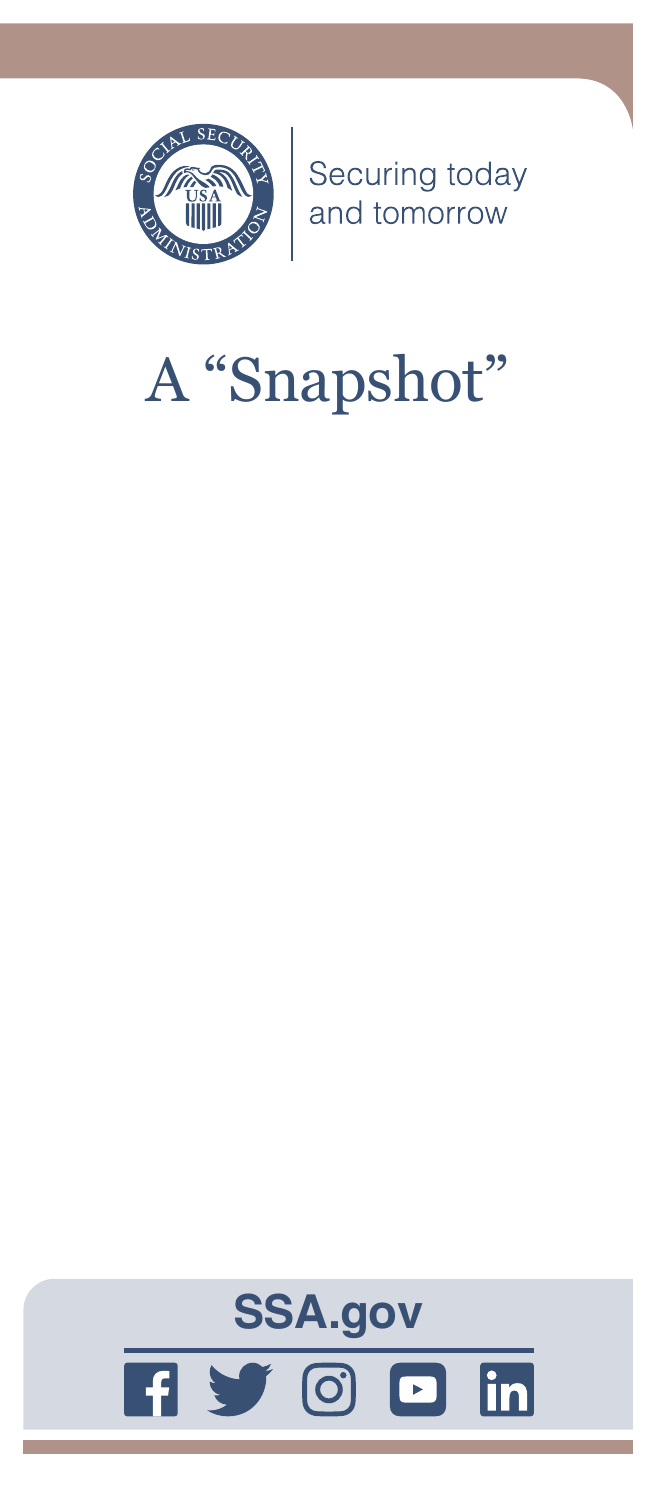This pamphlet gives a snapshot of the most important features of the Social Security, Supplemental Security Income (SSI), and Medicare programs. You can find specific information about these programs, including our publications, by visiting our website at *[www.ssa.gov](https://www.ssa.gov)*.

#### Your Social Security number

We base the benefits you receive from Social Security on the earnings your employer (or you, if you are self-employed) reports using your Social Security number (SSN). So, always use the correct SSN and make sure the name you use at work is the same as the name shown on your Social Security card. If you ever change your name, you should change your name on your Social Security card, too. Social Security does not charge for this service. You should get SSNs for your children as soon as they're born. You'll need their numbers to claim them as dependents on your federal income tax return.

# Identity theft

Be careful with your Social Security card and SSN to prevent identity theft. Show your card to your employer when you start a job so your records are correct. Then, put it in a safe place. Do not carry your card with you.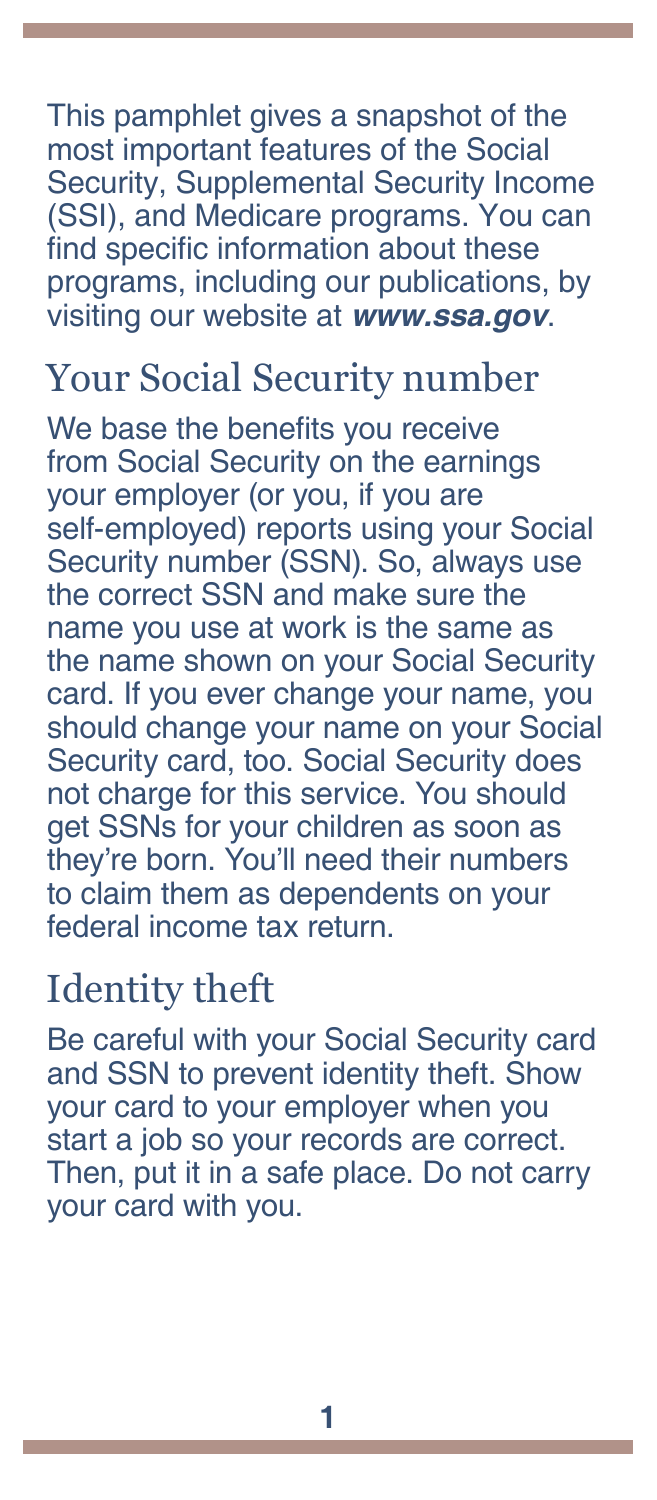#### Make sure your records are accurate

Your name and SSN on your Social Security card **must** agree with your employer's payroll records and W-2 form. This is so we can credit your earnings to your record. If there's a mistake on your Social Security card, contact any Social Security office to make changes. Check your W-2 form to make sure your employer's record is correct. If it isn't, give your employer the accurate information.

You can also check your earnings record on your *Social Security Statement*. The *Statement* is available online to workers age 18 and older. To review your *Statement*, go to *[www.ssa.gov/myaccount](https://www.ssa.gov/myaccount)* and create a personal *my* Social Security account. If your *Statement* does not include all of your earnings or has any other mistake, give the correct information to your employer and local Social Security office.

# Paying Social Security taxes

If you work for someone else, your employer withholds Social Security and Medicare taxes from your paycheck and sends those taxes to the Internal Revenue Service (IRS). Your employer also sends the IRS a matching amount equal to what was withheld from your paycheck. In addition, your employer reports all of your earnings to Social Security.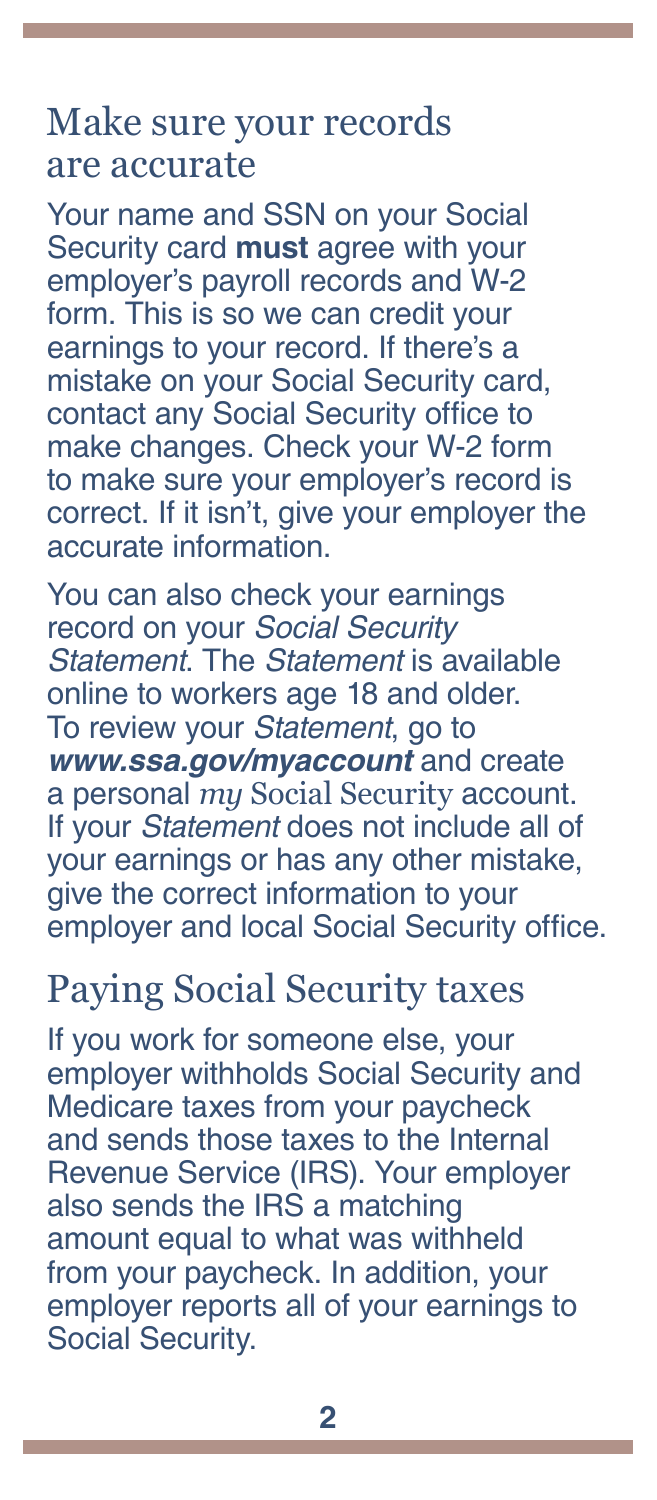If you are self-employed, you pay all your Social Security and Medicare taxes when you file your tax return. The IRS reports your earnings to Social Security. You pay a rate equal to the combined employee and employer share, but there are special income tax deductions you can take that offset your taxes.

We do not put the Social Security and Medicare taxes you pay in a special account for you. They are used to pay benefits for other workers today, just as your future benefits will be paid for by future workers.

# Earning Social Security "credits"

As you work and pay Social Security taxes, you earn "credits" that count toward your eligibility for Social Security benefits. Depending on your earnings, you can earn up to four credits each year. Most people need 10 years of work (40 credits) to qualify for benefits. Younger people need fewer credits to qualify for disability benefits or for their families to qualify for survivors benefits.

# Social Security benefits

Your Social Security taxes pay for three kinds of benefits: retirement, disability, and survivors. Generally, your Social Security benefit is a percentage of your average lifetime earnings. Low-income workers receive a higher percentage of their average lifetime earnings than those in the upper income brackets. A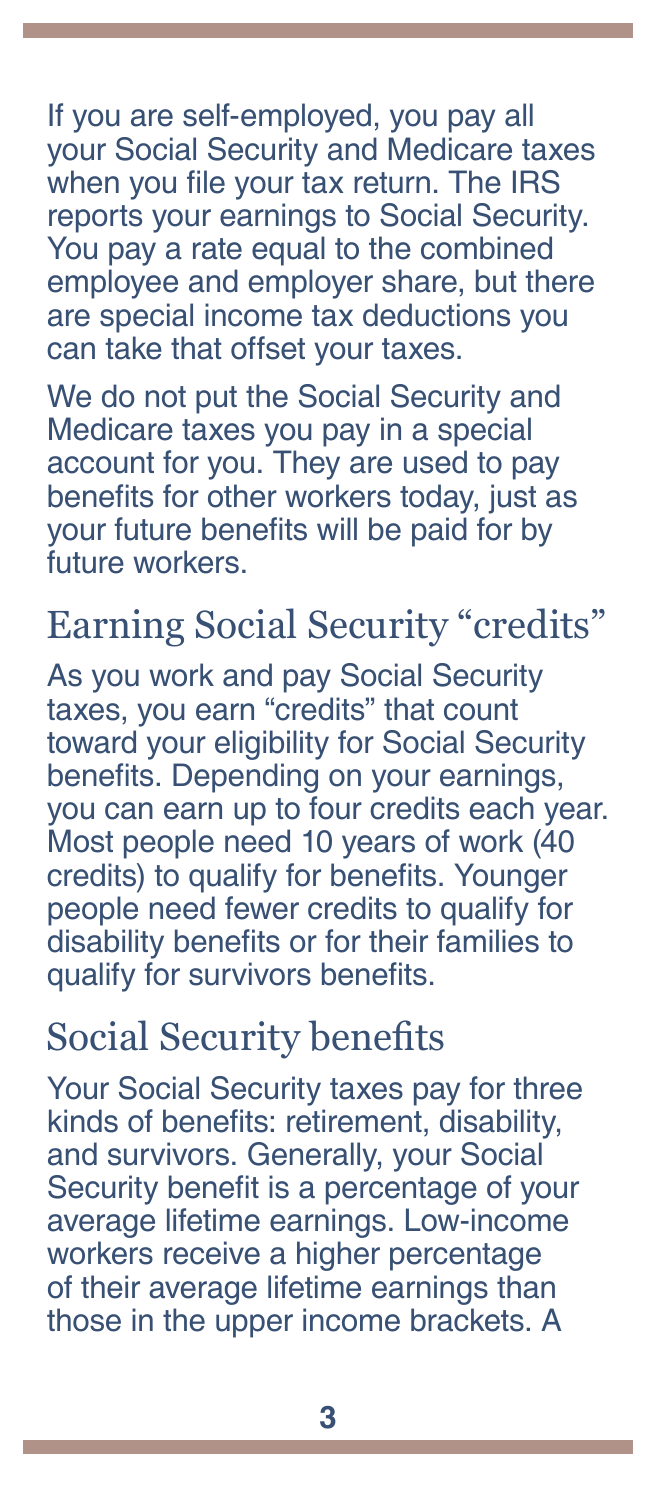worker with average earnings can expect a retirement benefit that replaces about 40% of their average lifetime earnings.

Social Security was never intended to be your only source of income when you retire or become disabled. It was never intended to be your family's only income if you die. Social Security is a supplement to your savings, investments, pensions, and insurance plans.

If you're eligible for retirement or disability benefits, other members of your family might receive benefits, too. For example, your spouse is eligible if he or she is at least 62 years old. Your spouse is also eligible if under age 62 and caring for your child under age 16 (or 16 and older but disabled) and entitled on your record.

Your unmarried children are also eligible if they're:

- Under age 18.
- 18-19 years old and a full-time student (no higher than grade 12).
- 18 or older with a disability.

If you are divorced, your ex-spouse could be eligible for benefits on your record.

#### Retirement

We pay benefits to you when you reach full retirement age (with reduced benefits available as early as age 62) if you have worked long enough. If born in 1944 or earlier, you became eligible for your full Social Security benefit at age 65. If born between 1945 and 1954, your full retirement age is 66. The full retirement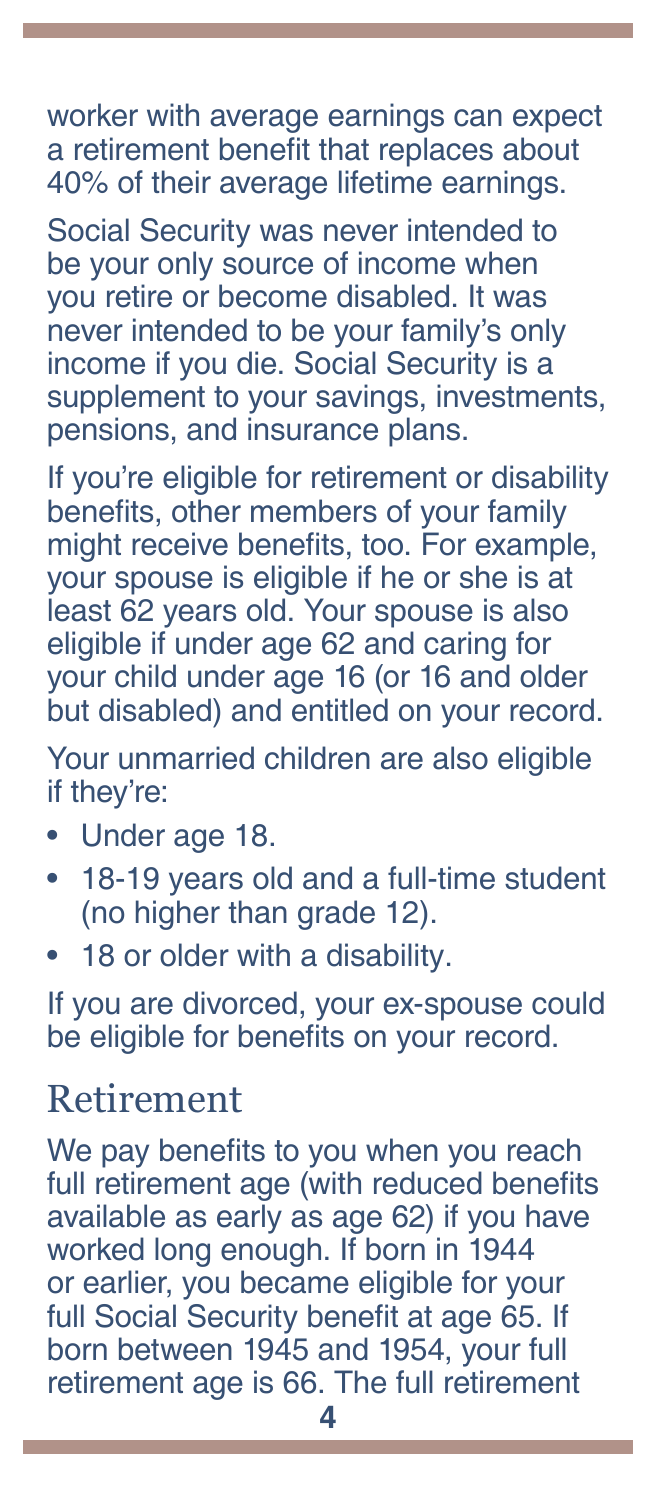age gradually rises until it reaches 67 for people born between 1955 and 1960. Full retirement age is 67 for anyone born after 1960. If you delay your retirement beyond full retirement age, you'll get a special credit for each month you don't take benefits until age 70. If you choose to delay your retirement past age 65, you still should file for Medicare three months before your 65th birthday.

# **Disability**

You can get disability benefits if you worked long enough to earn enough credits and meet either of the following criteria:

- You have a severe physical or mental condition that prevents you from working for at least a year.
- You are terminally ill.

Processing disability claims can take several months in most cases, so don't wait until you have been out of work for a year to apply for benefits.

# Survivors

If you die, some of your survivors may be eligible for benefits. These include widows, widowers (and divorced widows and widowers), children and dependent parents.

# Medicare

Health care benefits come under the four parts of Medicare. The Medicare taxes you pay during your working

**5** *(over)*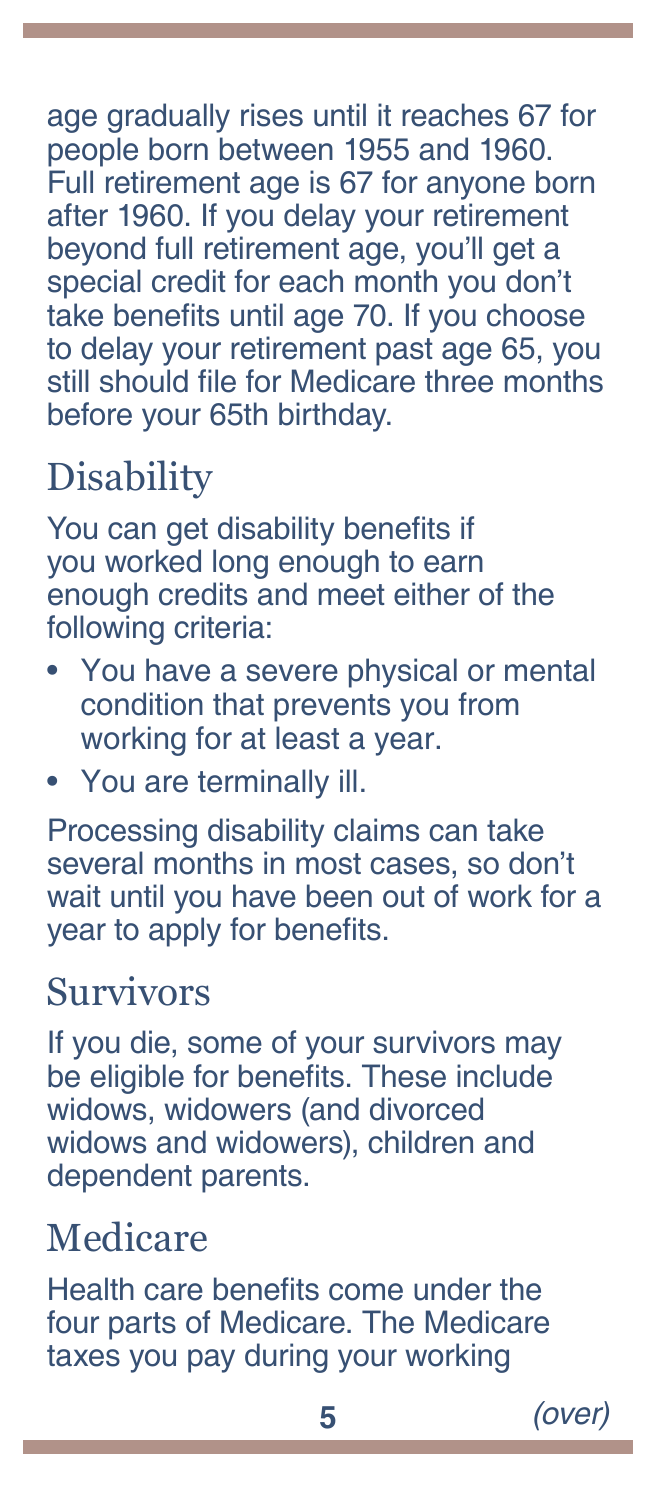years finance Medicare Part A (hospital insurance) that helps pay for inpatient hospital stays, skilled nursing care, and other services. Usually, you pay premiums for the other three parts of Medicare. Medicare Part B (medical insurance) helps pay for doctors' fees, outpatient hospital visits, and other medical services and supplies. Medicare Part C (Medicare Advantage plans) allow people with Original Medicare (Parts A and B) to receive all of their health care services through one provider organization. Medicare Part D (Medicare prescription drug coverage) helps cover the cost of prescription drugs. The program helps with the cost of health care, but it doesn't cover all medical expenses or the cost of most long-term care.

You have choices for how you get Medicare coverage. If you choose to have Original Medicare (Part A and Part B) coverage, you can buy a Medicare Supplement Insurance (Medigap) policy from a private insurance company. Medigap covers some of the costs that Medicare does not, such as copayments, coinsurance, and deductibles. If you choose Medicare Advantage, you can buy a Medicare-approved plan from a private company that bundles your Part A, Part B, and usually drug coverage (Part D) into one plan.

*NOTE: You should sign up for Medicare even if you don't plan to retire at age 65. If you don't enroll in Part B and Part D*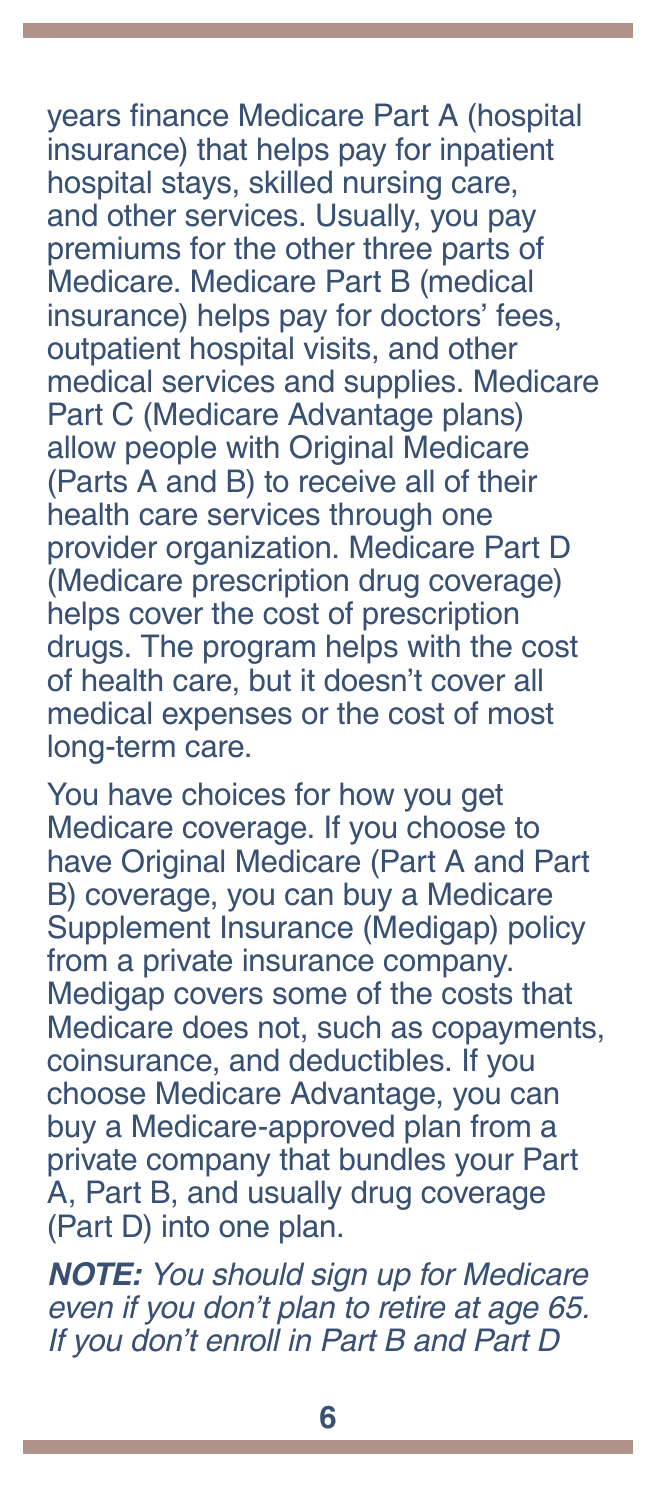when you're first eligible, you may have *to pay a penalty for as long as you have*  Part B and Part D coverage. Also, you may have to wait to enroll, which will *delay coverage.*

#### **SSI**

To get SSI payments, you must be age 65 or older, blind, or disabled. You must also have low income and few resources to get monthly payments. Both children and adults may qualify for SSI disability payments.

The monthly amount you can receive depends on your income, resources, and where you live. The federal government pays a basic benefit, and some states add more money to the federal benefit. Check with your local Social Security office for the SSI payment amount in your state. Some people who get SSI also qualify for Medicaid, the Supplemental Nutrition Assistance Program (SNAP), and other helpful programs.

You can still get SSI payments if you have not worked. General tax revenues, not Social Security taxes, finance SSI.

#### When and how to apply for Social Security or SSI

You should apply for retirement benefits about four months before the date you want your benefits to start. If you are not ready to retire, but are thinking about applying soon, you should visit our website. If you already have enough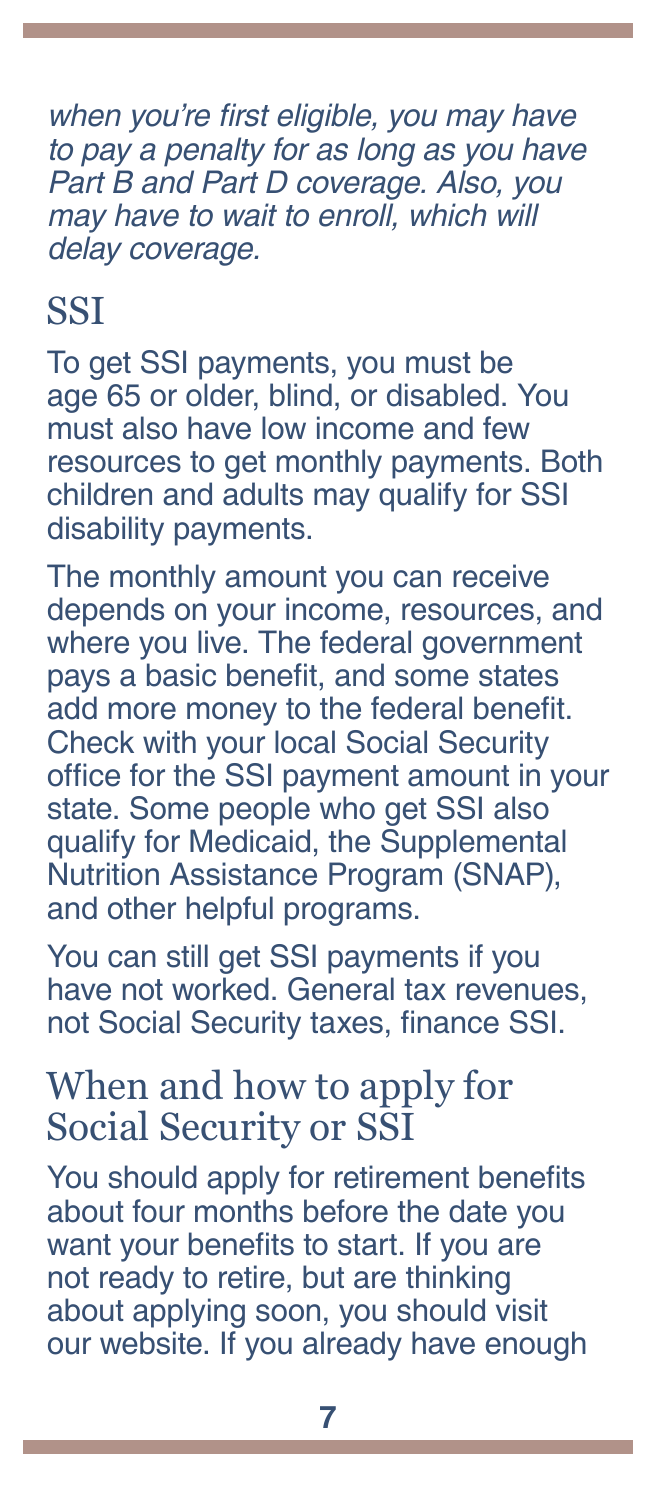Social Security credits to qualify for benefits, you can get personalized retirement benefit estimates based on your actual earnings history at **[www.ssa.gov/benefits/retirement](https://www.ssa.gov/benefits/retirement)**. If you don't already have enough credits to qualify for benefits, we have other benefit calculators at **[www.ssa.gov/benefits/calculators](https://www.ssa.gov/benefits/calculators)**. You can apply for your retirement or disability benefits online at *[www.ssa.gov](https://www.ssa.gov.)*.

You should apply for Social Security disability benefits or SSI if you become too disabled to work. In most cases, you can complete most or all of your disability application on our website. If a family wage earner dies, you should contact us to see if you and other family members are eligible for benefits.

When you apply for benefits, you will need to show documents that prove you're eligible. You'll need a birth certificate for each family member applying for benefits; a marriage certificate if your spouse is applying; and your most recent W-2 form (or tax return if self-employed).

#### Contacting Social Security

The most convenient way to contact us from anywhere, on any device, is to visit *[www.ssa.gov](https://www.ssa.gov)*. There are several things you can do online: apply for benefits; get useful information; find [publications](https://www.ssa.gov/pubs/); and get answers to [frequently](https://faq.ssa.gov/)  [asked questions](https://faq.ssa.gov/).